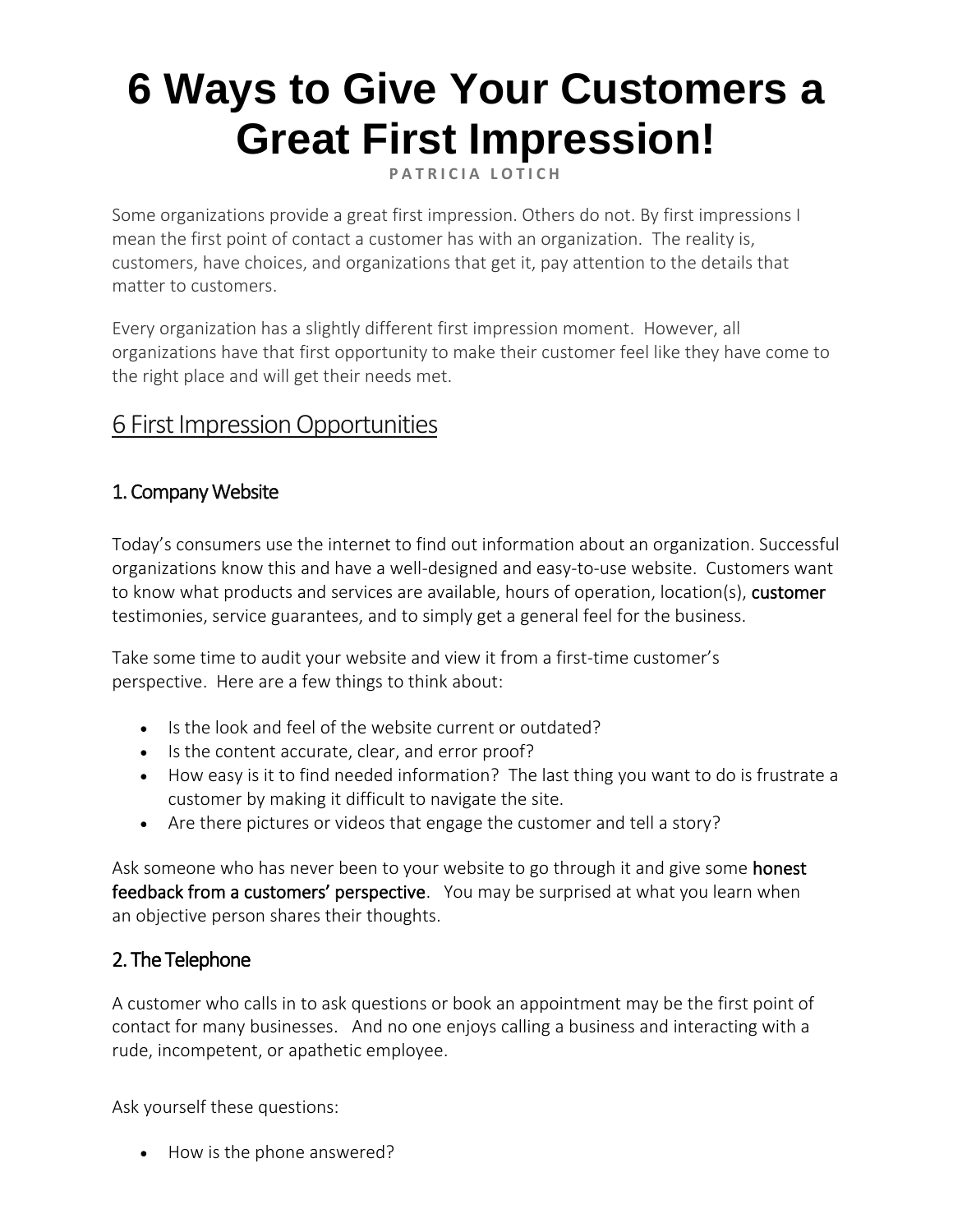- Does a live person answer the phone or is there a multi-level triage system that you have to work through?
- How long are the wait and hold times?
- What does the hold background music/information sound like?
- Is the person answering the phone friendly, knowledgeable, and able to answer questions?
- How many times does a customer need to be transferred before getting information or a question answered?
- How quickly are calls returned?

Training employees is the key to a great phone experience. Additionally, scripting employees [who answer the phone](https://thethrivingsmallbusiness.com/sample-business-telephone-script/) can help ensure that customer questions are answered in a friendly and efficient manner.

#### 3. Business Lobby

Someone new to your business may notice the cleanliness of the parking lot, entryway, and lobby. Things that we may have become blind to you will be very obvious to a new guest.

Ask yourself:

- Is the parking lot free from debris or blowing trash?
- Is the entryway free from debris or blown leaves, etc?
- Is the glass on the doors and windows clean?
- What does the building smell like? I personally have a sensitivity to smell, and I make impressions based on smells, either good or bad.
- What does the furniture and carpet look like in the waiting room? Is it clean and fresh or stained and worn?
- Is the public restroom clean and fully stocked?

Take some time to clean, paint and refresh an outdated facility to improve a customer's first impression.

#### 4. Receptionist

The receptionist is often the first representation of a business. How well they are trained, or untrained, communicates a lot about a business.

Think about these things:

- Is the receptionist friendly?
- Do they have a pleasant speaking voice?
- Are they knowledgeable about the organization?
- Can the receptionist answer question about the business or products?
- Is the receptionist equipped to do **service recovery** if a customer is not happy?
- Does the receptionist do personal things while on duty? For instance, do they eat at their desk, read, or polish their nails?